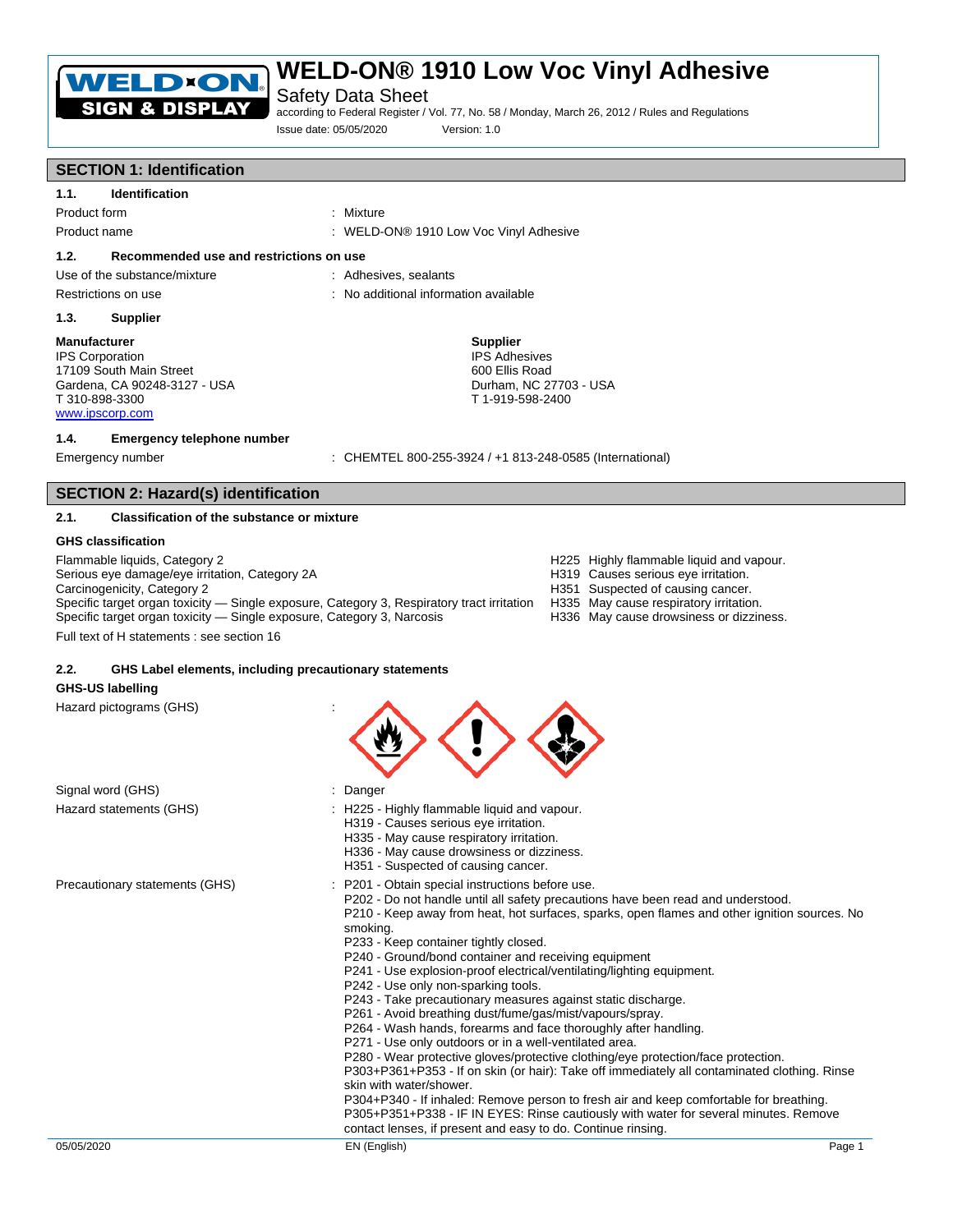Safety Data Sheet

according to Federal Register / Vol. 77, No. 58 / Monday, March 26, 2012 / Rules and Regulations

P308+P313 - If exposed or concerned: Get medical advice/attention. P312 - Call a poison center/doctor if you feel unwell P337+P313 - If eye irritation persists: Get medical advice/attention. P370+P378 - In case of fire: Use media other than water to extinguish. P403+P233 - Store in a well-ventilated place. Keep container tightly closed. P403+P235 - Store in a well-ventilated place. Keep cool. P405 - Store locked up. P501 - Dispose of contents/container to hazardous or special waste collection point, in accordance with local, regional, national and/or international regulation.

## **2.3. Other hazards which do not result in classification**

No additional information available

## **2.4. Unknown acute toxicity (GHS\_US)**

8.98% of the mixture consists of ingredient(s) of unknown acute toxicity (Oral) 8.98% of the mixture consists of ingredient(s) of unknown acute toxicity (Dermal) 8.98% of the mixture consists of ingredient(s) of unknown acute toxicity (Inhalation (Dust/Mist))

## **SECTION 3: Composition/information on ingredients**

#### **3.1. Substances**

#### Not applicable

#### **3.2. Mixtures**

| <b>Name</b>                                              | <b>Product identifier</b> | %         | <b>GHS classification</b>                                                     |
|----------------------------------------------------------|---------------------------|-----------|-------------------------------------------------------------------------------|
| Tetrahydrofuran                                          | (CAS-No.) 109-99-9        | $25 - 45$ | Flam. Lig. 2, H225<br>Eye Irrit. 2A, H319<br>Carc. 2, H351<br>STOT SE 3, H335 |
| Acetone                                                  | (CAS-No.) 67-64-1         | $20 - 40$ | Flam. Lig. 2, H225<br>Eye Irrit. 2A, H319<br>STOT SE 3. H336                  |
| Cyclohexanone                                            | (CAS-No.) 108-94-1        | $5 - 15$  | Flam. Lig. 3, H226<br>Acute Tox. 4 (Inhalation), H332                         |
| 2-Butanone                                               | (CAS-No.) 78-93-3         | $5 - 10$  | Flam. Liq. 2, H225<br>Eye Irrit. 2A, H319<br>STOT SE 3, H336                  |
| Silane, dichlorodimethyl-, reaction products with silica | (CAS-No.) 68611-44-9      | $0 - 2.5$ | Acute Tox. 2 (Inhalation:dust, mist), H330                                    |

**\*Chemical name, CAS number and/or exact concentration have been withheld as a trade secret**

Full text of hazard classes and H-statements : see section 16

## **SECTION 4: First-aid measures**

| Description of first aid measures<br>4.1.                       |                                                                                                                                                                                     |
|-----------------------------------------------------------------|-------------------------------------------------------------------------------------------------------------------------------------------------------------------------------------|
| First-aid measures general                                      | : Never give anything by mouth to an unconscious person. If you feel unwell, seek medical<br>advice (show the label where possible).                                                |
| First-aid measures after inhalation                             | : Remove person to fresh air and keep comfortable for breathing. Call a POISON<br>CENTER/doctor if you feel unwell.                                                                 |
| First-aid measures after skin contact                           | : Wash skin thoroughly with mild soap and water. Take off contaminated clothing and wash it<br>before reuse.                                                                        |
| First-aid measures after eye contact                            | : Rinse cautiously with water for several minutes. Remove contact lenses, if present and easy to<br>do. Continue rinsing. If eye irritation persists: Get medical advice/attention. |
| First-aid measures after ingestion                              | : Rinse mouth. Do NOT induce vomiting. Get medical advice/attention if you feel unwell.                                                                                             |
| Most important symptoms and effects (acute and delayed)<br>4.2. |                                                                                                                                                                                     |
| Symptoms/effects                                                | : Suspected of causing cancer.                                                                                                                                                      |
| Symptoms/effects after inhalation                               | : May cause respiratory irritation. May cause drowsiness or dizziness. Nausea. Headache.                                                                                            |
| Symptoms/effects after skin contact                             | : Repeated or prolonged skin contact may cause dermatitis and defatting.                                                                                                            |
| Symptoms/effects after eye contact                              | : Causes serious eye irritation.                                                                                                                                                    |
| Symptoms/effects after ingestion                                | : Nausea. Vomiting. Mental confusion.                                                                                                                                               |
|                                                                 |                                                                                                                                                                                     |

### **4.3. Immediate medical attention and special treatment, if necessary**

Treat symptomatically.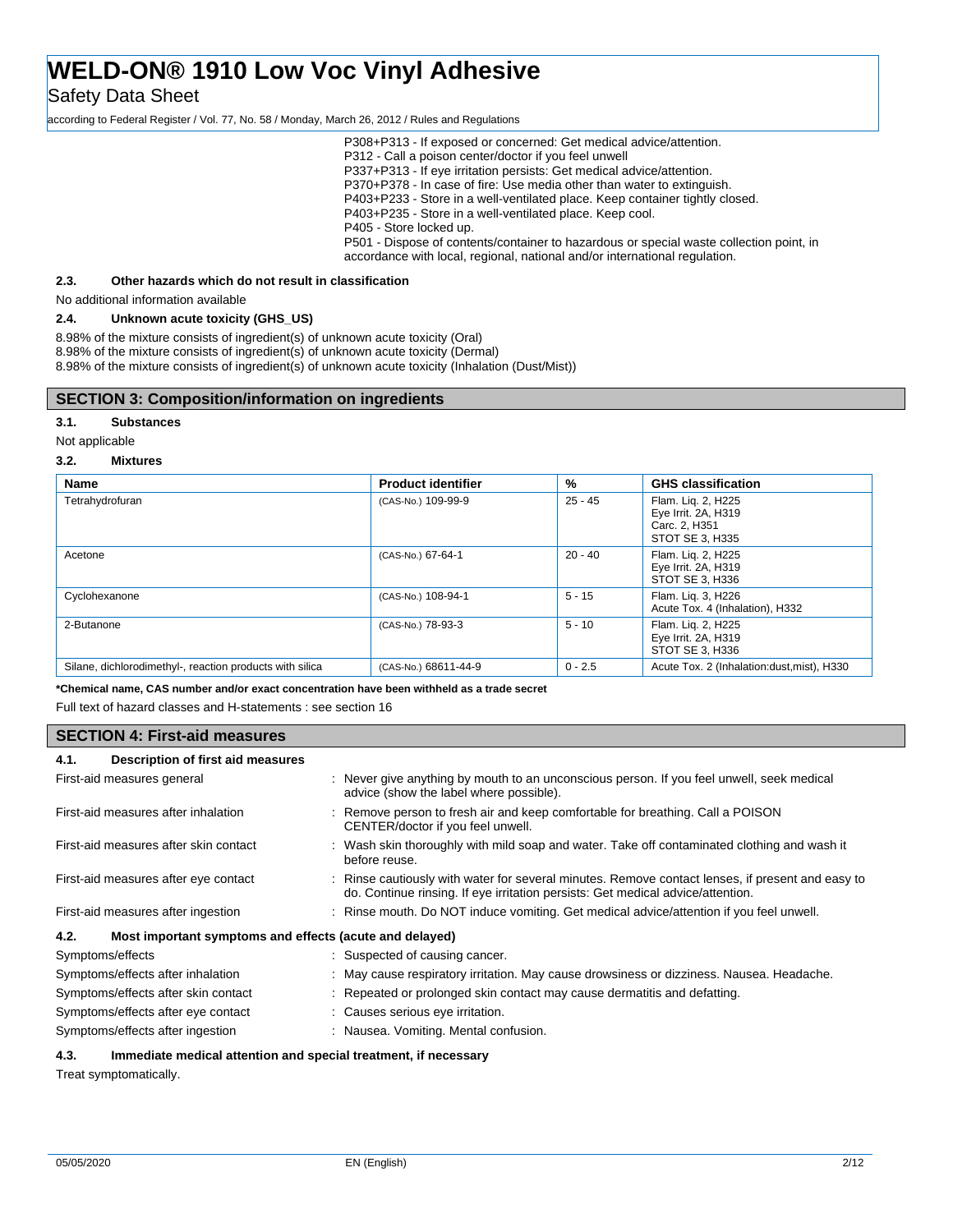**Safety Data Sheet** 

according to Federal Register / Vol. 77, No. 58 / Monday, March 26, 2012 / Rules and Regulations

| <b>SECTION 5: Fire-fighting measures</b>                               |                                                                                                                                                                                                                                                                                             |
|------------------------------------------------------------------------|---------------------------------------------------------------------------------------------------------------------------------------------------------------------------------------------------------------------------------------------------------------------------------------------|
| Suitable (and unsuitable) extinguishing media<br>5.1.                  |                                                                                                                                                                                                                                                                                             |
| Suitable extinguishing media                                           | : Foam. Dry powder. Carbon dioxide. Water spray. Sand.                                                                                                                                                                                                                                      |
| Unsuitable extinguishing media                                         | : Do not use a heavy water stream.                                                                                                                                                                                                                                                          |
| Specific hazards arising from the chemical<br>5.2.                     |                                                                                                                                                                                                                                                                                             |
| Fire hazard                                                            | : Highly flammable liquid and vapour. Flammable vapours may accumulate in the container.<br>Heavier than air, vapours may travel long distances along ground, ignite and flash back to<br>source. Thermal decomposition may produce : Carbon oxides (CO, CO2), Hydrogen chloride,<br>smoke. |
| <b>Explosion hazard</b>                                                | : May form flammable/explosive vapour-air mixture. Heat may build pressure, rupturing closed<br>containers, spreading fire and increasing risk of burns and injuries.                                                                                                                       |
| Reactivity                                                             | : No dangerous reactions known under normal conditions of use.                                                                                                                                                                                                                              |
| 5.3.<br>Special protective equipment and precautions for fire-fighters |                                                                                                                                                                                                                                                                                             |
| Firefighting instructions                                              | : Use water spray or fog for cooling exposed containers. Exercise caution when fighting any<br>chemical fire. Prevent fire fighting water from entering the environment.                                                                                                                    |
| Protection during firefighting                                         | : Do not enter fire area without proper protective equipment, including respiratory protection.<br>Wear a self contained breathing apparatus. Wear fire/flame resistant/retardant clothing.                                                                                                 |
| <b>SECTION 6: Accidental release measures</b>                          |                                                                                                                                                                                                                                                                                             |

| 6.1.   | Personal precautions, protective equipment and emergency procedures |                                                                                                                                                                                                                                                           |
|--------|---------------------------------------------------------------------|-----------------------------------------------------------------------------------------------------------------------------------------------------------------------------------------------------------------------------------------------------------|
|        | General measures                                                    | : Remove ignition sources. Use special care to avoid static electric charges. No open flames. No<br>smoking. Avoid contact with skin, eyes and clothing. Do not breathe aerosol. Do not breathe<br>vapour. Use personal protective equipment as required. |
| 6.1.1. | For non-emergency personnel                                         |                                                                                                                                                                                                                                                           |
|        | Protective equipment                                                | $:$ Refer to section 8.2.                                                                                                                                                                                                                                 |
|        | Emergency procedures                                                | : Evacuate unnecessary personnel.                                                                                                                                                                                                                         |
| 6.1.2. | For emergency responders                                            |                                                                                                                                                                                                                                                           |
|        | Protective equipment                                                | $:$ Refer to section 8.2.                                                                                                                                                                                                                                 |
|        | Emergency procedures                                                | : Ventilate area.                                                                                                                                                                                                                                         |
| 6.2.   | <b>Environmental precautions</b>                                    |                                                                                                                                                                                                                                                           |
|        | Prevent entry to sewers and public waters.                          |                                                                                                                                                                                                                                                           |
| 6.3.   | Methods and material for containment and cleaning up                |                                                                                                                                                                                                                                                           |
|        | For containment                                                     | : Contain any spills with dikes or absorbents to prevent migration and entry into sewers or<br>streams.                                                                                                                                                   |
|        | Methods for cleaning up                                             | Soak up spills with inert solids, such as clay or diatomaceous earth as soon as possible. Collect<br>spillage. Use steel container.                                                                                                                       |
|        | Other information                                                   | : Do not use zinc, aluminum, or plastic containers.                                                                                                                                                                                                       |

### **6.4. Reference to other sections**

See Heading 8. Exposure controls and personal protection.

## **SECTION 7: Handling and storage**

## **7.1. Precautions for safe handling**

| Precautions for safe handling                                        | : Wash hands and other exposed areas with mild soap and water before eating, drinking or<br>smoking and when leaving work. Provide good ventilation in process area to prevent formation<br>of vapour. No open flames. No smoking. Use only non-sparking tools. Avoid contact with skin,<br>eyes and clothing. Use only outdoors or in a well-ventilated area. Do not breathe aerosol. Do<br>not breathe vapours. Wear personal protective equipment. |      |
|----------------------------------------------------------------------|-------------------------------------------------------------------------------------------------------------------------------------------------------------------------------------------------------------------------------------------------------------------------------------------------------------------------------------------------------------------------------------------------------------------------------------------------------|------|
| Hygiene measures                                                     | : Do not eat, drink or smoke when using this product.                                                                                                                                                                                                                                                                                                                                                                                                 |      |
| Conditions for safe storage, including any incompatibilities<br>7.2. |                                                                                                                                                                                                                                                                                                                                                                                                                                                       |      |
| Technical measures                                                   | : Proper grounding procedures to avoid static electricity should be followed. Ground/bond<br>container and receiving equipment. Use explosion-proof electrical/ventilating/lighting<br>equipment.                                                                                                                                                                                                                                                     |      |
| Storage conditions                                                   | : Keep only in the original container. Keep in fireproof place. Keep container tightly closed.                                                                                                                                                                                                                                                                                                                                                        |      |
| Incompatible products                                                | : Strong bases. Strong acids. Strong oxidizers. amines. ammonia. Caustic products.<br>Isocyanates.                                                                                                                                                                                                                                                                                                                                                    |      |
| 05/05/2020                                                           | EN (English)                                                                                                                                                                                                                                                                                                                                                                                                                                          | 3/12 |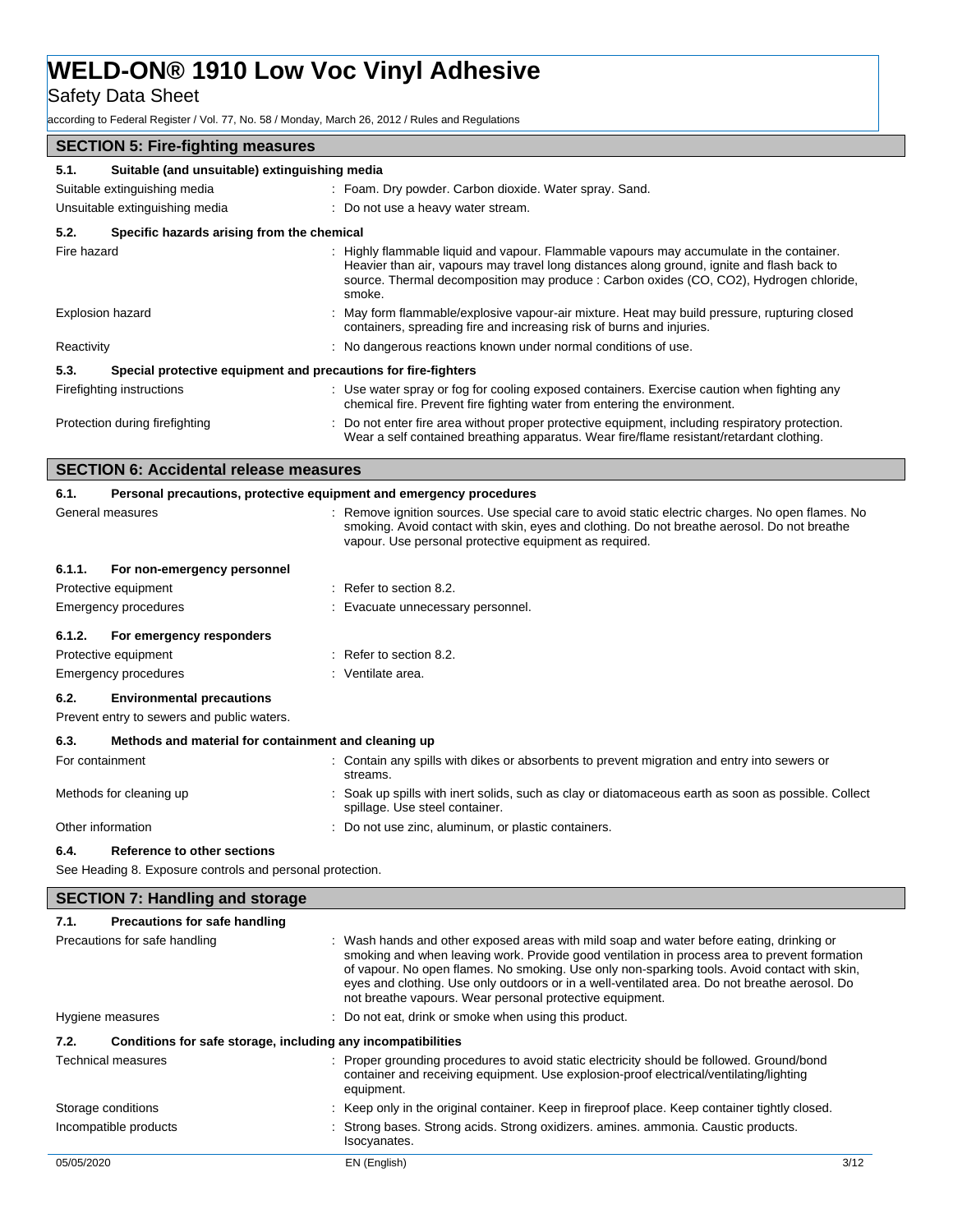**Safety Data Sheet** 

according to Federal Register / Vol. 77, No. 58 / Monday, March 26, 2012 / Rules and Regulations

Storage temperature : 5 – 43 °C

Incompatible materials **incompatible materials** : Sources of ignition. Direct sunlight. Heat sources.

Storage area **in the state of the store in dry, cool, well-ventilated area. Store in a dark area.** 

## **SECTION 8: Exposure controls/personal protection**

## **8.1. Control parameters**

| Tetrahydrofuran (109-99-9) |                                                                       |                                                                                                       |
|----------------------------|-----------------------------------------------------------------------|-------------------------------------------------------------------------------------------------------|
| <b>ACGIH</b>               | Local name                                                            | Tetrahydrofuran                                                                                       |
| <b>ACGIH</b>               | ACGIH TWA (ppm)                                                       | 50 ppm                                                                                                |
| <b>ACGIH</b>               | ACGIH STEL (ppm)                                                      | $100$ ppm                                                                                             |
| <b>ACGIH</b>               | Remark (ACGIH)                                                        | URT irr; CNS impair; kidney dam                                                                       |
| <b>OSHA</b>                | OSHA PEL (TWA) (mg/m <sup>3</sup> )                                   | 590 mg/m $3$                                                                                          |
| <b>OSHA</b>                | OSHA PEL (TWA) (ppm)                                                  | 200 ppm                                                                                               |
| <b>NIOSH</b>               | NIOSH REL (TWA) (mg/m <sup>3</sup> )                                  | 590 mg/m $3$                                                                                          |
| <b>NIOSH</b>               | NIOSH REL (TWA) (ppm)                                                 | 200 ppm                                                                                               |
| <b>NIOSH</b>               | NIOSH REL (STEL) (mg/m <sup>3</sup> )                                 | 735 mg/m <sup>3</sup>                                                                                 |
| <b>NIOSH</b>               | NIOSH REL (STEL) (ppm)                                                | 250 ppm                                                                                               |
| 2-Butanone (78-93-3)       |                                                                       |                                                                                                       |
| <b>ACGIH</b>               | Local name                                                            | Methyl ethyl ketone (MEK)                                                                             |
| <b>ACGIH</b>               | ACGIH TWA (mg/m <sup>3</sup> )                                        | 590 mg/m <sup>3</sup>                                                                                 |
| <b>ACGIH</b>               | ACGIH TWA (ppm)                                                       | 200 ppm                                                                                               |
| <b>ACGIH</b>               | ACGIH STEL (mg/m <sup>3</sup> )                                       | 885 mg/m <sup>3</sup>                                                                                 |
| <b>ACGIH</b>               | ACGIH STEL (ppm)                                                      | 300 ppm                                                                                               |
| <b>ACGIH</b>               | Remark (ACGIH)                                                        | URT irr; CNS & PNS impair                                                                             |
| <b>OSHA</b>                | OSHA PEL (TWA) (mg/m <sup>3</sup> )                                   | 590 mg/m <sup>3</sup>                                                                                 |
| <b>OSHA</b>                | OSHA PEL (TWA) (ppm)                                                  | 200 ppm                                                                                               |
| <b>NIOSH</b>               | NIOSH REL (TWA) (mg/m <sup>3</sup> )                                  | 590 mg/m $3$                                                                                          |
| <b>NIOSH</b>               | NIOSH REL (TWA) (ppm)                                                 | 200 ppm                                                                                               |
| <b>NIOSH</b>               | NIOSH REL (STEL) (mg/m <sup>3</sup> )                                 | 885 mg/m <sup>3</sup>                                                                                 |
| <b>NIOSH</b>               | NIOSH REL (STEL) (ppm)                                                | 300 ppm                                                                                               |
| Acetone (67-64-1)          |                                                                       |                                                                                                       |
| <b>ACGIH</b>               | Local name                                                            | Acetone                                                                                               |
| <b>ACGIH</b>               | ACGIH TWA (ppm)                                                       | 250 ppm                                                                                               |
| <b>ACGIH</b>               | ACGIH STEL (ppm)                                                      | 500 ppm                                                                                               |
| <b>ACGIH</b>               | Remark (ACGIH)                                                        | TLV® Basis: URT & eye irr; CNS impair. Notations: A4<br>(Not classifiable as a Human Carcinogen); BEI |
| <b>ACGIH</b>               | Regulatory reference                                                  | ACGIH 2020                                                                                            |
| <b>OSHA</b>                | OSHA PEL (TWA) (mg/m <sup>3</sup> )                                   | 2400 mg/m <sup>3</sup>                                                                                |
| <b>OSHA</b>                | OSHA PEL (TWA) (ppm)                                                  | 1000 ppm                                                                                              |
| <b>OSHA</b>                | Regulatory reference (US-OSHA)                                        | <b>OSHA Annotated Table Z-1</b>                                                                       |
| <b>NIOSH</b>               | NIOSH REL (TWA) (mg/m <sup>3</sup> )                                  | 590 mg/m <sup>3</sup>                                                                                 |
| <b>NIOSH</b>               | NIOSH REL (TWA) (ppm)                                                 | 250 ppm                                                                                               |
|                            | Silane, dichlorodimethyl-, reaction products with silica (68611-44-9) |                                                                                                       |
| Not applicable             |                                                                       |                                                                                                       |
| Cyclohexanone (108-94-1)   |                                                                       |                                                                                                       |
| <b>ACGIH</b>               | Local name                                                            | Cyclohexanone                                                                                         |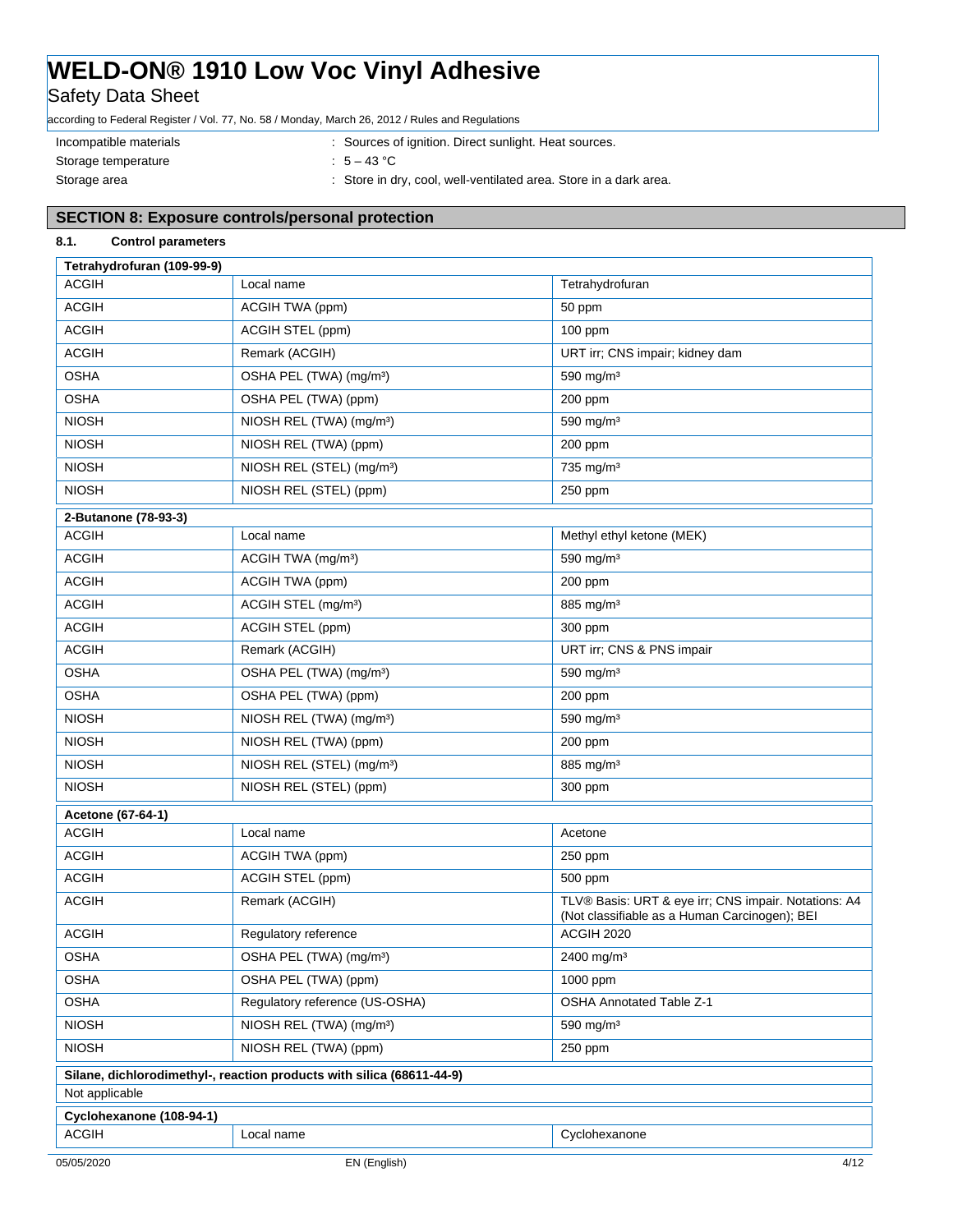## Safety Data Sheet

according to Federal Register / Vol. 77, No. 58 / Monday, March 26, 2012 / Rules and Regulations

| Cyclohexanone (108-94-1) |                                      |                                                                                                                     |
|--------------------------|--------------------------------------|---------------------------------------------------------------------------------------------------------------------|
| <b>ACGIH</b>             | ACGIH TWA (mg/m <sup>3</sup> )       | $50 \text{ mg/m}^3$                                                                                                 |
| <b>ACGIH</b>             | ACGIH TWA (ppm)                      | 20 ppm                                                                                                              |
| <b>ACGIH</b>             | ACGIH STEL (ppm)                     | 50 ppm                                                                                                              |
| <b>ACGIH</b>             | Remark (ACGIH)                       | TLV® Basis: Eye & URT irr. Notations: Skin; A3<br>(Confirmed Animal Carcinogen with Unknown<br>Relevance to Humans) |
| <b>ACGIH</b>             | Regulatory reference                 | <b>ACGIH 2020</b>                                                                                                   |
| <b>OSHA</b>              | OSHA PEL (TWA) (mg/m <sup>3</sup> )  | $200 \text{ mg/m}^3$                                                                                                |
| <b>OSHA</b>              | OSHA PEL (TWA) (ppm)                 | 50 ppm                                                                                                              |
| <b>OSHA</b>              | Regulatory reference (US-OSHA)       | <b>OSHA Annotated Table Z-1</b>                                                                                     |
| <b>NIOSH</b>             | NIOSH REL (TWA) (mg/m <sup>3</sup> ) | $100$ mg/m <sup>3</sup>                                                                                             |
| <b>NIOSH</b>             | NIOSH REL (TWA) (ppm)                | 25 ppm                                                                                                              |

## **8.2. Appropriate engineering controls**

Appropriate engineering controls **intercational creational creating** mist or spray. Avoid splashing. Emergency eye wash fountains and safety showers should be available in the immediate vicinity of any potential exposure. Ensure good ventilation of the work station. Provide local exhaust or general room ventilation.

Environmental exposure controls : Prevent leakage or spillage.

## **8.3. Individual protection measures/Personal protective equipment**

## **Personal protective equipment:**

Avoid all unnecessary exposure.

## **Hand protection:**

Wear suitable gloves resistant to chemical penetration. Butyl rubber gloves

### **Eye protection:**

Chemical goggles. If there is a risk of liquid being splashed : face shield

## **Respiratory protection:**

In case of inadequate ventilation wear respiratory protection. Approved organic vapour respirator. Appropriate dust or mist respirator should be used if airborne particles are generated when handling this material. In confined space use self-contained breathing apparatus

## **Other information:**

 $\overline{\phantom{a}}$ 

Do not eat, drink or smoke during use.

| <b>SECTION 9: Physical and chemical properties</b>            |                     |
|---------------------------------------------------------------|---------------------|
| Information on basic physical and chemical properties<br>9.1. |                     |
| <b>Physical state</b>                                         | : Liquid            |
| Appearance                                                    | : Clear.            |
| Colour                                                        | : Colourless        |
| Odour                                                         | $:$ ether           |
| Odour threshold                                               | : No data available |
| рH                                                            | : No data available |
| Melting point                                                 | : No data available |
| Freezing point                                                | : No data available |
| Boiling point                                                 | : No data available |
| Flash point                                                   | : No data available |
| Relative evaporation rate (butylacetate=1)                    | $\therefore$ > 1    |
| Flammability (solid, gas)                                     | : No data available |
| Vapour pressure                                               | : No data available |
| Relative vapour density at 20 °C                              | $\therefore$ > 2    |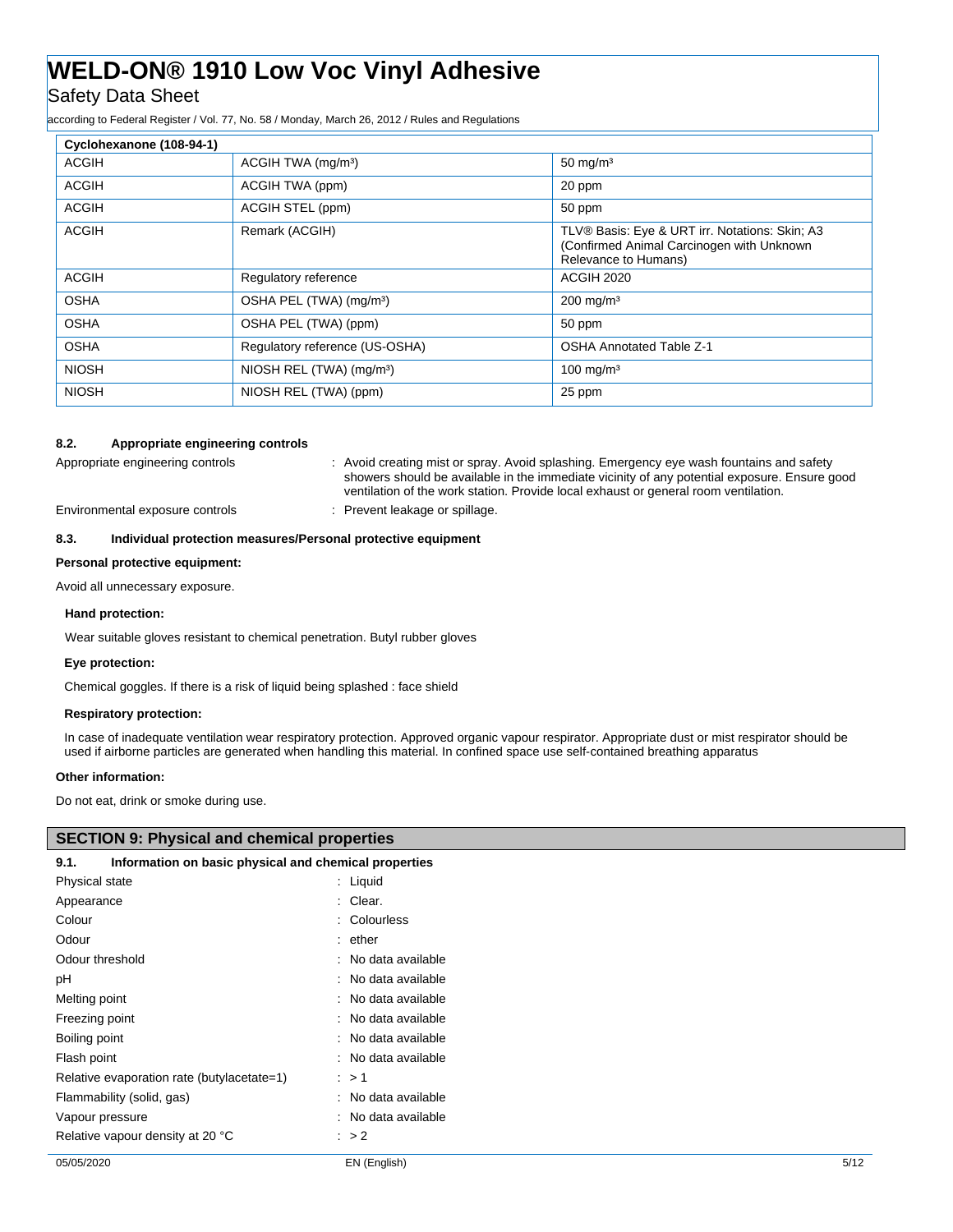## **Safety Data Sheet**

according to Federal Register / Vol. 77, No. 58 / Monday, March 26, 2012 / Rules and Regulations

| Relative density        |                             | : $0.924 \ @ \ 23 \degree C$ |
|-------------------------|-----------------------------|------------------------------|
| Solubility              |                             | : No data available          |
| Log Pow                 |                             | : No data available          |
|                         | Auto-ignition temperature   | : No data available          |
|                         | Decomposition temperature   | : No data available          |
|                         | Viscosity, kinematic        | : No data available          |
| Viscosity, dynamic      |                             | $: 2000 - 2200$ cP           |
| <b>Explosive limits</b> |                             | : No data available          |
|                         | <b>Explosive properties</b> | : No data available          |
|                         | Oxidising properties        | : No data available          |
| 9.2.                    | <b>Other information</b>    |                              |
| VOC content             |                             | $\therefore$ ≤ 510 g/l       |

## **SECTION 10: Stability and reactivity**

## **10.1. Reactivity**

No dangerous reactions known under normal conditions of use.

#### **10.2. Chemical stability**

Stable under normal conditions.

## **10.3. Possibility of hazardous reactions**

Hazardous polymerization will not occur.

## **10.4. Conditions to avoid**

Direct sunlight. Extremely high or low temperatures. Open flame.

## **10.5. Incompatible materials**

Strong bases. Strong acids. Strong oxidizers. amines. ammonia. Caustic products. Isocyanates.

## **10.6. Hazardous decomposition products**

None under normal use.

| <b>SECTION 11: Toxicological information</b>                          |                                                                                                                                                                                                                                                                              |      |
|-----------------------------------------------------------------------|------------------------------------------------------------------------------------------------------------------------------------------------------------------------------------------------------------------------------------------------------------------------------|------|
| 11.1.<br>Information on toxicological effects                         |                                                                                                                                                                                                                                                                              |      |
| Acute toxicity (oral)                                                 | : Not classified                                                                                                                                                                                                                                                             |      |
| Acute toxicity (dermal)                                               | : Not classified                                                                                                                                                                                                                                                             |      |
| Acute toxicity (inhalation)                                           | : Not classified                                                                                                                                                                                                                                                             |      |
| Unknown acute toxicity (GHS US)                                       | 8.98% of the mixture consists of ingredient(s) of unknown acute toxicity (Oral)<br>8.98% of the mixture consists of ingredient(s) of unknown acute toxicity (Dermal)<br>8.98% of the mixture consists of ingredient(s) of unknown acute toxicity (Inhalation<br>(Dust/Mist)) |      |
| 2-Butanone (78-93-3)                                                  |                                                                                                                                                                                                                                                                              |      |
| LD50 oral rat                                                         | 3460 mg/kg                                                                                                                                                                                                                                                                   |      |
| LD50 dermal rabbit                                                    | > 2000 mg/kg                                                                                                                                                                                                                                                                 |      |
| ATE (oral)                                                            | 3460 mg/kg bodyweight                                                                                                                                                                                                                                                        |      |
| Acetone (67-64-1)                                                     |                                                                                                                                                                                                                                                                              |      |
| LD50 oral rat                                                         | 5800 mg/kg                                                                                                                                                                                                                                                                   |      |
| LD50 dermal rabbit                                                    | > 7400 mg/kg                                                                                                                                                                                                                                                                 |      |
| LC50 inhalation rat (mg/l)                                            | 76 mg/l/4h                                                                                                                                                                                                                                                                   |      |
| ATE (oral)                                                            | 5800 mg/kg bodyweight                                                                                                                                                                                                                                                        |      |
| ATE (vapours)                                                         | 76 mg/l/4h                                                                                                                                                                                                                                                                   |      |
| ATE (dust, mist)                                                      | 76 mg/l/4h                                                                                                                                                                                                                                                                   |      |
| Silane, dichlorodimethyl-, reaction products with silica (68611-44-9) |                                                                                                                                                                                                                                                                              |      |
| LD50 oral rat                                                         | > 5000 mg/kg                                                                                                                                                                                                                                                                 |      |
| LC50 inhalation rat (mg/l)                                            | 0.477 mg/l/4h                                                                                                                                                                                                                                                                |      |
| ATE (vapours)                                                         | 0.477 mg/l/4h                                                                                                                                                                                                                                                                |      |
| ATE (dust, mist)                                                      | 0.477 mg/l/4h                                                                                                                                                                                                                                                                |      |
| 05/05/2020                                                            | EN (English)                                                                                                                                                                                                                                                                 | 6/12 |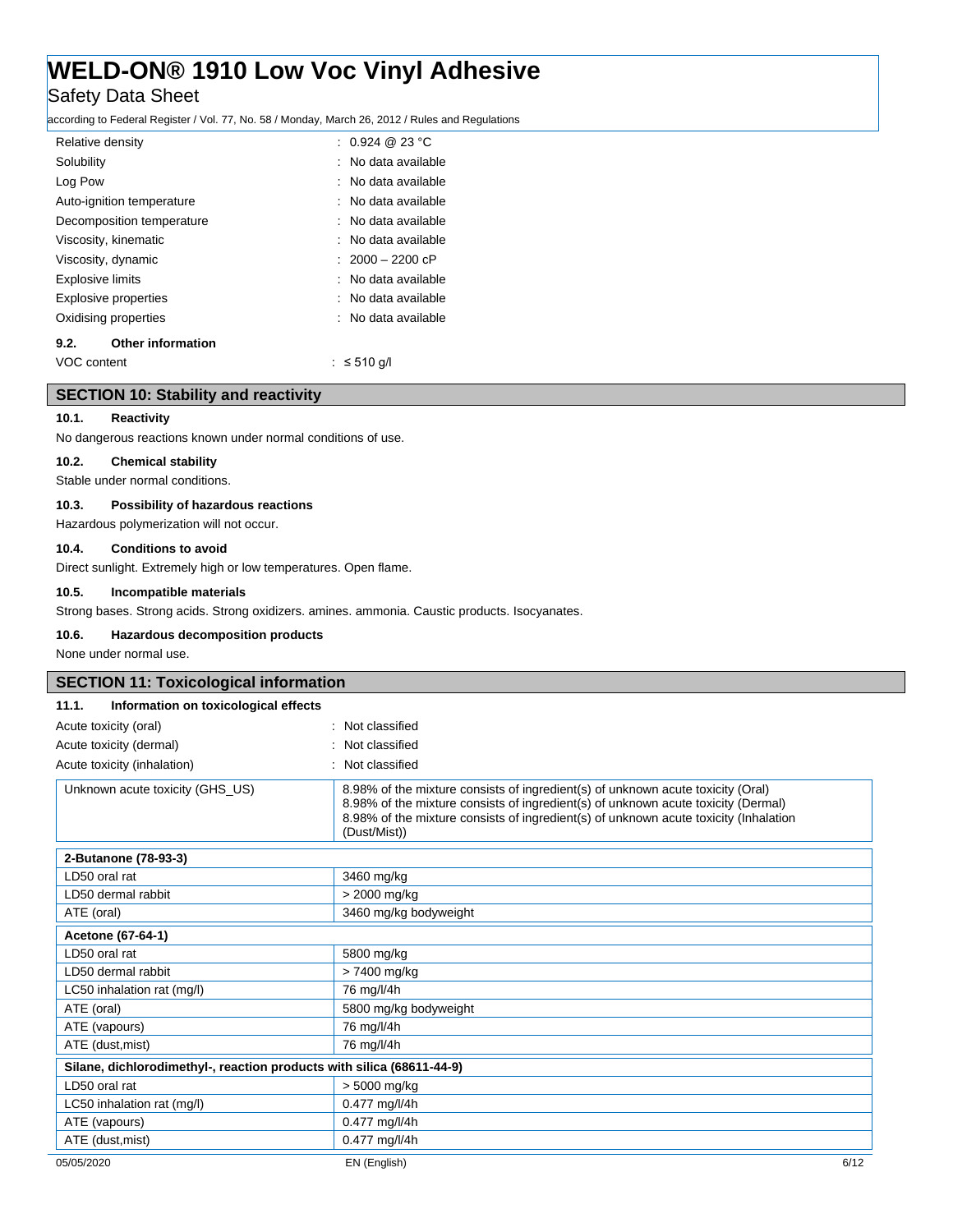Safety Data Sheet

according to Federal Register / Vol. 77, No. 58 / Monday, March 26, 2012 / Rules and Regulations

| Cyclohexanone (108-94-1)                 |                                                                      |
|------------------------------------------|----------------------------------------------------------------------|
| ATE (gases)                              | 4500 ppmv/4h                                                         |
| ATE (vapours)                            | 11 mg/l/4h                                                           |
| ATE (dust, mist)                         | 1.5 $mg/l/4h$                                                        |
| Skin corrosion/irritation                | Not classified                                                       |
| Serious eye damage/irritation            | Causes serious eye irritation.                                       |
| Respiratory or skin sensitisation        | Not classified                                                       |
| Germ cell mutagenicity                   | Not classified                                                       |
| Carcinogenicity                          | Suspected of causing cancer.                                         |
| Tetrahydrofuran (109-99-9)               |                                                                      |
| IARC group                               | 2B - Possibly carcinogenic to humans                                 |
| Acetone (67-64-1)                        |                                                                      |
| National Toxicology Program (NTP) Status | Not listed in carcinogenicity class                                  |
| Cyclohexanone (108-94-1)                 |                                                                      |
|                                          |                                                                      |
| IARC group                               | 3 - Not classifiable                                                 |
| Reproductive toxicity                    | Not classified                                                       |
| STOT-single exposure                     | May cause respiratory irritation. May cause drowsiness or dizziness. |
| Tetrahydrofuran (109-99-9)               |                                                                      |
| STOT-single exposure                     | May cause respiratory irritation.                                    |
| 2-Butanone (78-93-3)                     |                                                                      |
| STOT-single exposure                     | May cause drowsiness or dizziness.                                   |
| Acetone (67-64-1)                        |                                                                      |
| STOT-single exposure                     | May cause drowsiness or dizziness.                                   |

| Acetone (67-64-1)                   |                                                                                          |
|-------------------------------------|------------------------------------------------------------------------------------------|
| LOAEL (oral, rat, 90 days)          | 11298 mg/kg bodyweight/day                                                               |
| NOAEL (oral, rat, 90 days)          | 4858 mg/kg bodyweight/day                                                                |
| Aspiration hazard                   | : Not classified                                                                         |
| Viscosity, kinematic                | : No data available                                                                      |
| Likely routes of exposure           | : Inhalation. Skin and eye contact.                                                      |
| Symptoms/effects                    | : Suspected of causing cancer.                                                           |
| Symptoms/effects after inhalation   | : May cause respiratory irritation. May cause drowsiness or dizziness. Nausea. Headache. |
| Symptoms/effects after skin contact | : Repeated or prolonged skin contact may cause dermatitis and defatting.                 |
| Symptoms/effects after eye contact  | : Causes serious eye irritation.                                                         |
| Symptoms/effects after ingestion    | : Nausea. Vomiting. Mental confusion.                                                    |

## **SECTION 12: Ecological information**

## **12.1. Toxicity**

| 2-Butanone (78-93-3)                                                  |                                             |  |
|-----------------------------------------------------------------------|---------------------------------------------|--|
| LC50 fish 1                                                           | 1587 mg/l                                   |  |
| EC50 crustacea                                                        | $308 \text{ mg/l}$                          |  |
| Acetone (67-64-1)                                                     |                                             |  |
| LC50 fish 1                                                           | 7163 (6210 - 8120) mg/l Pimephales promelas |  |
| EC50 crustacea                                                        | 30806 mg/l                                  |  |
| LOEC (chronic)                                                        | 2212 mg/l                                   |  |
| NOEC chronic crustacea                                                | $> 1106$ mg/l                               |  |
| Silane, dichlorodimethyl-, reaction products with silica (68611-44-9) |                                             |  |
| LC50 fish 1                                                           | > 10000 mg/l 96 h Brachydanio rerio         |  |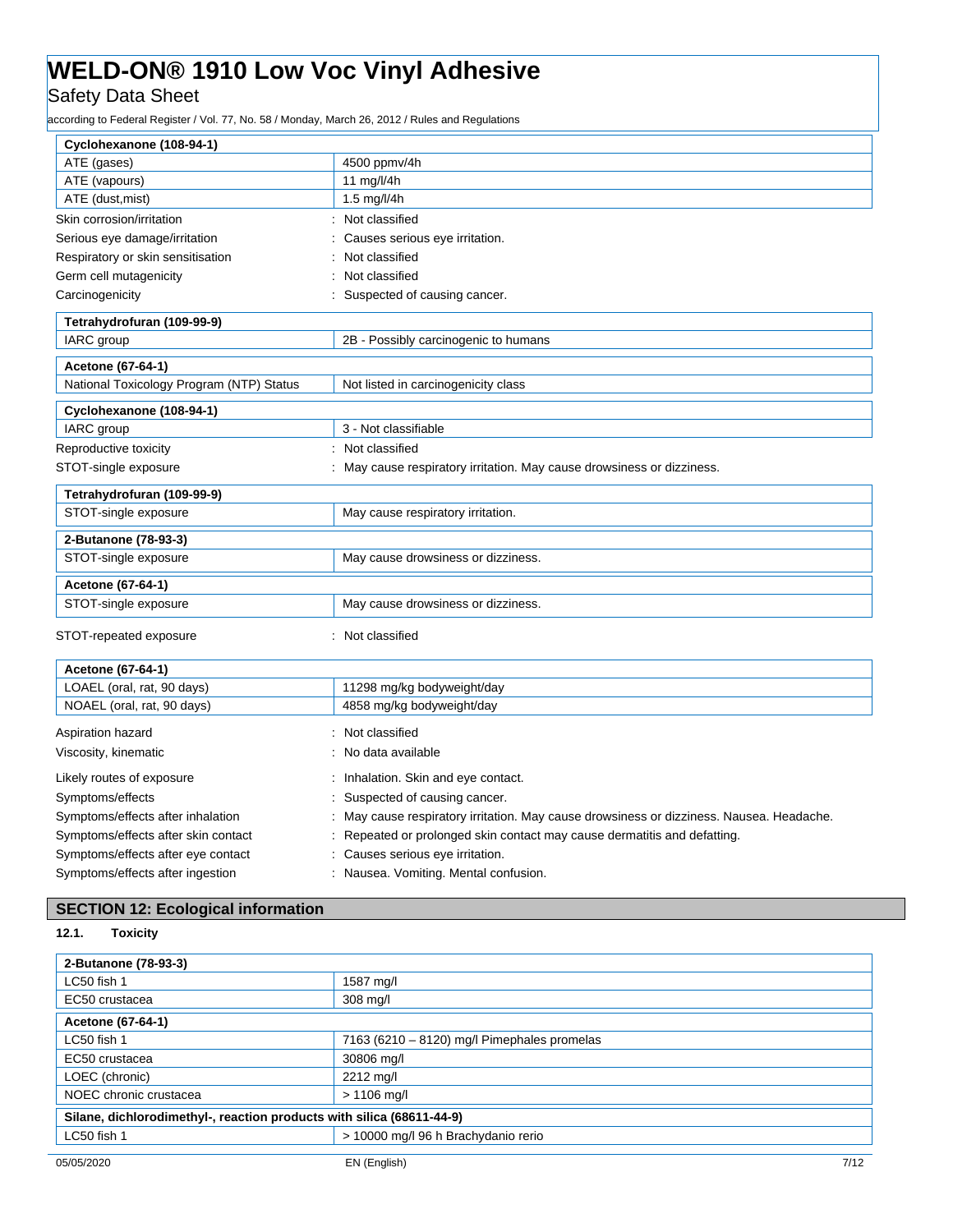Safety Data Sheet

according to Federal Register / Vol. 77, No. 58 / Monday, March 26, 2012 / Rules and Regulations

| Silane.<br>⊦silica (68611<br>(44-9-1<br>, reaction products with<br>dichlorodimethvl- |        |
|---------------------------------------------------------------------------------------|--------|
| ECEO                                                                                  | 24 n   |
| crustacea                                                                             | 1 UU U |
| $\sim$                                                                                |        |

## **12.2. Persistence and degradability**

| 2-Butanone (78-93-3)          |                        |  |
|-------------------------------|------------------------|--|
| Persistence and degradability | Readily biodegradable. |  |
| Acetone (67-64-1)             |                        |  |
|                               |                        |  |

### **12.3. Bioaccumulative potential**

| Acetone (67-64-1)                               |                                |  |
|-------------------------------------------------|--------------------------------|--|
| concentration factor (BCF REACH)<br><b>Bioc</b> |                                |  |
| Bioaccumulative potential                       | Not expected to bioaccumulate. |  |

### **12.4. Mobility in soil**

No additional information available

## **12.5. Other adverse effects**

Other information  $\qquad \qquad$ : Avoid release to the environment.

| <b>SECTION 13: Disposal considerations</b> |                                                                             |  |
|--------------------------------------------|-----------------------------------------------------------------------------|--|
| Disposal methods<br>13.1.                  |                                                                             |  |
| Sewage disposal recommendations            | : Do not dispose of waste into sewer.                                       |  |
| Waste disposal recommendations             | Dispose in a safe manner in accordance with local/national regulations.     |  |
| Additional information                     | : Handle empty containers with care because residual vapours are flammable. |  |
| Ecology - waste materials                  | Hazardous waste.                                                            |  |

## **SECTION 14: Transport information**

### **Department of Transportation (DOT)**

In accordance with DOT Transport document description : UN1133 ADHESIVES, 3, II UN-No.(DOT) : UN1133

Proper Shipping Name (DOT) : ADHESIVES Packing group (DOT)  $\qquad \qquad$ : II - Medium Danger Hazard labels (DOT) : 3 - Flammable liquid

- 
- 
- Transport hazard class(es) (DOT) : 3 Class 3 Flammable and combustible liquid 49 CFR 173.120
	-
	-



DOT Packaging Non Bulk (49 CFR 173.xxx) : 173 DOT Packaging Bulk (49 CFR 173.xxx) : 242

DOT Special Provisions (49 CFR 172.102) : 149 - When transported as a limited quantity or a consumer commodity, the maximum net capacity specified in 173.150(b)(2) of this subchapter for inner packagings may be increased to 5 L (1.3 gallons).

383 - Packages containing toy plastic or paper caps for toy pistols described as "UN0349, Articles, explosive, n.o.s. (Toy caps), 1.4S" or "NA0337, Toy caps, 1.4S" are not subject to the subpart E (labeling) requirements of this part when offered for transportation by motor vehicle, rail freight, cargo vessel, and cargo aircraft and, notwithstanding the packing method assigned in §173.62 of this subchapter, in conformance with the following conditions:

B52 - Notwithstanding the provisions of 173.24b of this subchapter, non-reclosing pressure relief devices are authorized on DOT 57 portable tanks.

IB2 - Authorized IBCs: Metal (31A, 31B and 31N); Rigid plastics (31H1 and 31H2); Composite (31HZ1). Additional Requirement: Only liquids with a vapor pressure less than or equal to 110 kPa at 50 C (1.1 bar at 122 F), or 130 kPa at 55 C (1.3 bar at 131 F) are authorized. T4 - 2.65 178.274(d)(2) Normal............. 178.275(d)(3)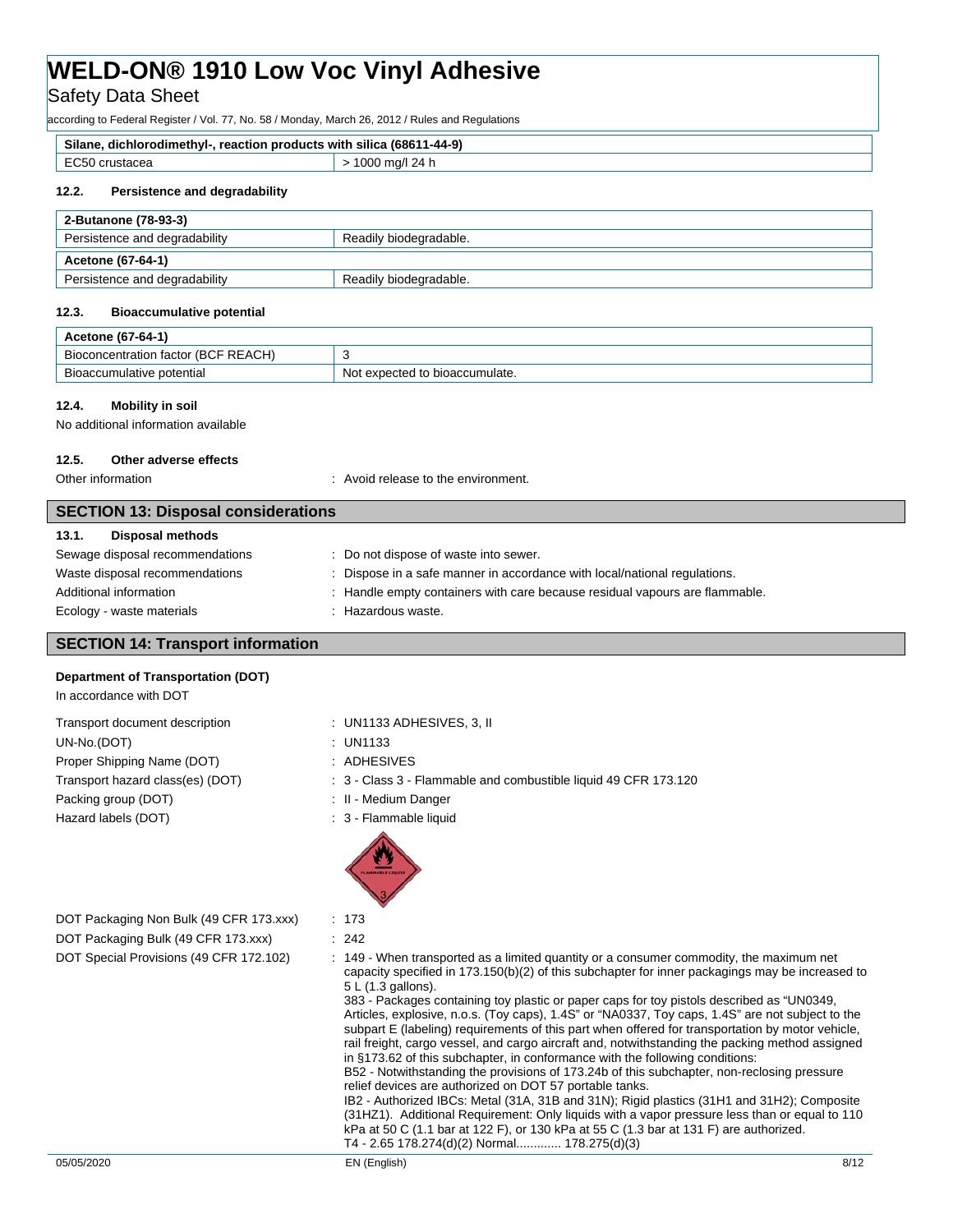Safety Data Sheet

according to Federal Register / Vol. 77, No. 58 / Monday, March 26, 2012 / Rules and Regulations

|                                                                           | TP1 - The maximum degree of filling must not exceed the degree of filling determined by the<br>following: Degree of filling = $97 / (1 + a (tr - tf))$ Where: tr is the maximum mean bulk<br>temperature during transport, and tf is the temperature in degrees celsius of the liquid during<br>filling.<br>TP8 - A portable tank having a minimum test pressure of 1.5 bar (150 kPa) may be used when<br>the flash point of the hazardous material transported is greater than 0 C (32 F). |
|---------------------------------------------------------------------------|---------------------------------------------------------------------------------------------------------------------------------------------------------------------------------------------------------------------------------------------------------------------------------------------------------------------------------------------------------------------------------------------------------------------------------------------------------------------------------------------|
| DOT Packaging Exceptions (49 CFR 173.xxx)                                 | : 150                                                                                                                                                                                                                                                                                                                                                                                                                                                                                       |
| DOT Quantity Limitations Passenger aircraft/rail : 5 L<br>(49 CFR 173.27) |                                                                                                                                                                                                                                                                                                                                                                                                                                                                                             |
| DOT Quantity Limitations Cargo aircraft only (49 : 60 L<br>CFR 175.75)    |                                                                                                                                                                                                                                                                                                                                                                                                                                                                                             |
| DOT Vessel Stowage Location                                               | : B - (i) The material may be stowed "on deck" or "under deck" on a cargo vessel and on a<br>passenger vessel carrying a number of passengers limited to not more than the larger of 25<br>passengers, or one passenger per each 3 m of overall vessel length; and (ii) "On deck only" on<br>passenger vessels in which the number of passengers specified in paragraph (k)(2)(i) of this<br>section is exceeded.                                                                           |
| Emergency Response Guide (ERG) Number                                     | : 128                                                                                                                                                                                                                                                                                                                                                                                                                                                                                       |
| Other information                                                         | : No supplementary information available.                                                                                                                                                                                                                                                                                                                                                                                                                                                   |
| <b>Transport by sea</b>                                                   |                                                                                                                                                                                                                                                                                                                                                                                                                                                                                             |
| Transport document description (IMDG)<br>UN-No. (IMDG)                    | $\therefore$ UN 1133 ADHESIVES, 3, II<br>: 1133                                                                                                                                                                                                                                                                                                                                                                                                                                             |
| Proper Shipping Name (IMDG)                                               | : ADHESIVES                                                                                                                                                                                                                                                                                                                                                                                                                                                                                 |
| Class (IMDG)                                                              | : 3 - Flammable liquids                                                                                                                                                                                                                                                                                                                                                                                                                                                                     |
| Packing group (IMDG)                                                      | : II - substances presenting medium danger                                                                                                                                                                                                                                                                                                                                                                                                                                                  |
| Limited quantities (IMDG)                                                 | : 5L                                                                                                                                                                                                                                                                                                                                                                                                                                                                                        |
| Air transport                                                             |                                                                                                                                                                                                                                                                                                                                                                                                                                                                                             |
| Transport document description (IATA)                                     | $\therefore$ UN 1133 ADHESIVES, 3, II                                                                                                                                                                                                                                                                                                                                                                                                                                                       |
| UN-No. (IATA)                                                             | : 1133                                                                                                                                                                                                                                                                                                                                                                                                                                                                                      |
| Proper Shipping Name (IATA)                                               | : ADHESIVES                                                                                                                                                                                                                                                                                                                                                                                                                                                                                 |
| Class (IATA)                                                              | : 3 - Flammable Liquids                                                                                                                                                                                                                                                                                                                                                                                                                                                                     |
| Packing group (IATA)                                                      | : II - Medium Danger                                                                                                                                                                                                                                                                                                                                                                                                                                                                        |
|                                                                           |                                                                                                                                                                                                                                                                                                                                                                                                                                                                                             |

## **SECTION 15: Regulatory information**

**15.1. US Federal regulations**

All components of this product are listed, or excluded from listing, on the United States Environmental Protection Agency Toxic Substances Control Act (TSCA) inventory

| Tetrahydrofuran (109-99-9)                                                  |         |  |  |
|-----------------------------------------------------------------------------|---------|--|--|
| Not subject to reporting requirements of the United States SARA Section 313 |         |  |  |
| <b>CERCLA RQ</b>                                                            | 1000 lb |  |  |
| 2-Butanone (78-93-3)                                                        |         |  |  |
| Not subject to reporting requirements of the United States SARA Section 313 |         |  |  |
| Listed on EPA Hazardous Air Pollutant (HAPS)                                |         |  |  |
| CERCLA RO                                                                   | 5000 lb |  |  |
| Acetone (67-64-1)                                                           |         |  |  |
| <b>CERCLA RQ</b>                                                            | 5000 lb |  |  |
| Cyclohexanone (108-94-1)                                                    |         |  |  |
| Not subject to reporting requirements of the United States SARA Section 313 |         |  |  |
| <b>CERCLA RQ</b><br>5000 lb                                                 |         |  |  |

## **15.2. International regulations CANADA**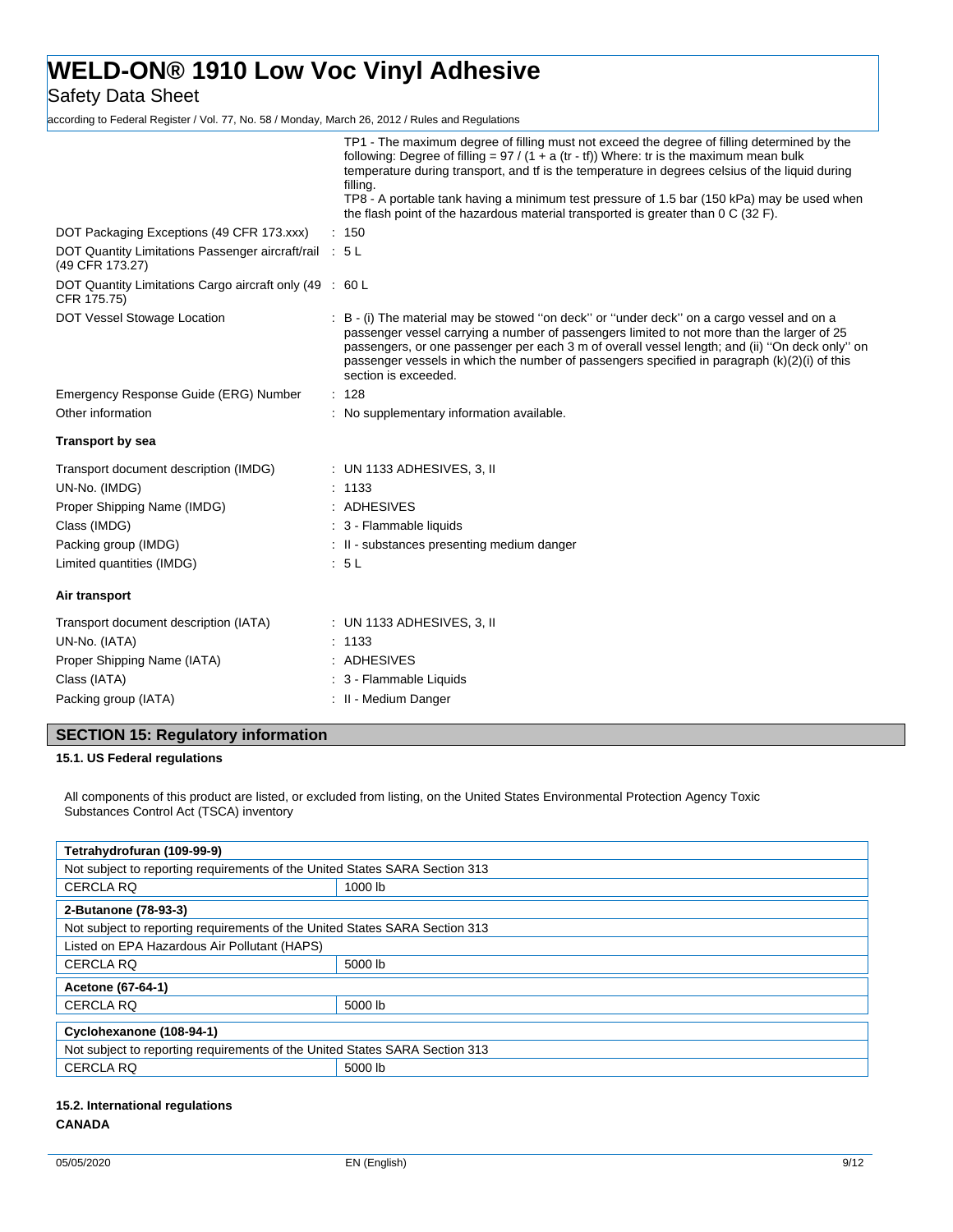## **Safety Data Sheet**

according to Federal Register / Vol. 77, No. 58 / Monday, March 26, 2012 / Rules and Regulations

| Tetrahydrofuran (109-99-9)                                            |
|-----------------------------------------------------------------------|
| Listed on the Canadian DSL (Domestic Substances List) inventory.      |
| 2-Butanone (78-93-3)                                                  |
| Listed on the Canadian DSL (Domestic Substances List) inventory.      |
| Acetone (67-64-1)                                                     |
| Listed on the Canadian DSL (Domestic Substances List) inventory.      |
| Silane, dichlorodimethyl-, reaction products with silica (68611-44-9) |
| Listed on the Canadian DSL (Domestic Substances List) inventory.      |
| Cyclohexanone (108-94-1)                                              |
| Listed on the Canadian DSL (Domestic Substances List) inventory.      |

### **EU-Regulations**

No additional information available

| Acetone (67-64-1) |  |
|-------------------|--|
|                   |  |

| Listed on the EEC inventory EINECS (European Inventory of Existing Commercial Chemical Substances) |  |  |
|----------------------------------------------------------------------------------------------------|--|--|
|                                                                                                    |  |  |
| Silane, dichlorodimethyl-, reaction products with silica (68611-44-9)                              |  |  |
| Listed on the EEC inventory EINECS (European Inventory of Existing Commercial Chemical Substances) |  |  |

## **National regulations**

| Tetrahydrofuran (109-99-9) |  |
|----------------------------|--|
|                            |  |

Listed on IARC (International Agency for Research on Cancer)

## **Acetone (67-64-1)**

| 10010110101010111                                                                                                                                 |
|---------------------------------------------------------------------------------------------------------------------------------------------------|
| Listed on IECSC (Inventory of Existing Chemical Substances Produced or Imported in China)<br>Listed on KECI (Korean Existing Chemicals Inventory) |
| Listed on NZIoC (New Zealand Inventory of Chemicals)<br>Listed on PICCS (Philippines Inventory of Chemicals and Chemical Substances)              |
| Listed on Taiwan National Chemical Inventory                                                                                                      |
| Listed on the AICS (Australian Inventory of Chemical Substances)                                                                                  |
| Listed on the Japanese ENCS (Existing & New Chemical Substances) inventory                                                                        |
| Listed on the Chinese Catalog of Hazardous Chemicals.                                                                                             |
| China Catalogue of Precursors and Chemicals used in Production of Narcotic Drugs and Psychotropic Substances                                      |
| Silane, dichlorodimethyl-, reaction products with silica (68611-44-9)                                                                             |
| Listed on IECSC (Inventory of Existing Chemical Substances Produced or Imported in China)                                                         |
| Listed on KECI (Korean Existing Chemicals Inventory)                                                                                              |
| Listed on NZIoC (New Zealand Inventory of Chemicals)                                                                                              |
| Listed on PICCS (Philippines Inventory of Chemicals and Chemical Substances)                                                                      |
| Listed on the AICS (Australian Inventory of Chemical Substances)                                                                                  |
| Listed on Taiwan National Chemical Inventory                                                                                                      |
| Listed on the Japanese ENCS (Existing & New Chemical Substances) inventory                                                                        |
| Cyclohexanone (108-94-1)                                                                                                                          |
| Listed on IECSC (Inventory of Existing Chemical Substances Produced or Imported in China)                                                         |
| Listed on the Chinese Catalog of Hazardous Chemicals.                                                                                             |
| Listed on the Japanese ENCS (Existing & New Chemical Substances) inventory                                                                        |
| Listed on NZIoC (New Zealand Inventory of Chemicals)                                                                                              |
| Listed on KECI (Korean Existing Chemicals Inventory)                                                                                              |
| Lieted on BICCS (Philippines Inventory of Chamicals and Chamical Substances)                                                                      |

(Philippines Inventory of Chemicals and Chemical Substances)

## Listed on the AICS (Australian Inventory of Chemical Substances)

## **15.3. US State regulations**

California Proposition 65 - This product does not contain any substances known to the state of California to cause cancer, developmental and/or reproductive harm

| Component               | State or local regulations                                                                                                                                                                                                                                                                |
|-------------------------|-------------------------------------------------------------------------------------------------------------------------------------------------------------------------------------------------------------------------------------------------------------------------------------------|
| Cyclohexanone(108-94-1) | U.S. - Delaware - Pollutant Discharge Requirements - Reportable Quantities; U.S. -<br>Idaho - Non-Carcinogenic Toxic Air Pollutants - Acceptable Ambient Concentrations;<br>U.S. - New Jersey - Right to Know Hazardous Substance List; U.S. - Pennsylvania -<br>RTK (Right to Know) List |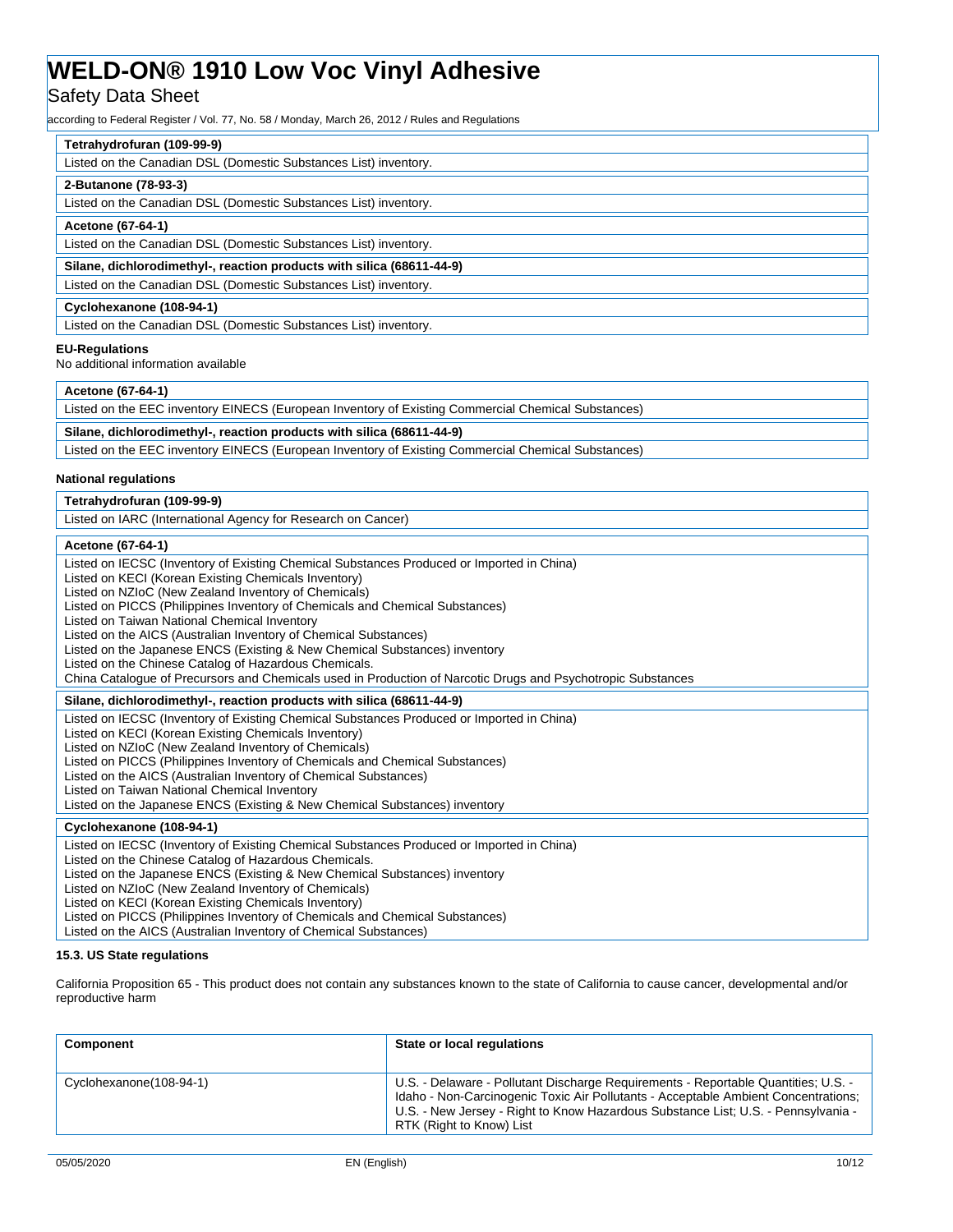## Safety Data Sheet

according to Federal Register / Vol. 77, No. 58 / Monday, March 26, 2012 / Rules and Regulations

| Component                 | State or local regulations                                                                                                                                                                                                                                                                |
|---------------------------|-------------------------------------------------------------------------------------------------------------------------------------------------------------------------------------------------------------------------------------------------------------------------------------------|
| Tetrahydrofuran(109-99-9) | U.S. - Delaware - Pollutant Discharge Requirements - Reportable Quantities; U.S. -<br>Massachusetts - Right To Know List; U.S. - New Jersey - Right to Know Hazardous<br>Substance List; U.S. - Pennsylvania - RTK (Right to Know) List                                                   |
| 2-Butanone (78-93-3)      | U.S. - Delaware - Pollutant Discharge Requirements - Reportable Quantities; U.S. -<br>Idaho - Non-Carcinogenic Toxic Air Pollutants - Acceptable Ambient Concentrations;<br>U.S. - New Jersey - Right to Know Hazardous Substance List; U.S. - Pennsylvania -<br>RTK (Right to Know) List |
| Acetone(67-64-1)          | U.S. - Delaware - Pollutant Discharge Requirements - Reportable Quantities; U.S. -<br>Idaho - Non-Carcinogenic Toxic Air Pollutants - Acceptable Ambient Concentrations;<br>U.S. - New Jersey - Right to Know Hazardous Substance List; U.S. - Pennsylvania -<br>RTK (Right to Know) List |

## **SECTION 16: Other information**

according to Federal Register / Vol. 77, No. 58 / Monday, March 26, 2012 / Rules and Regulations

| Data sources                   | : National Fire Protection Association. Fire Protection Guide to Hazardous Materials; 10th<br>edition. ACGIH (American Conference of Government Industrial Hygienists). European<br>Standards: Personal Protective Equipment; accessed at:<br>http://ec.europa.eu/enterprise/policies/european-standards/harmonised-standards/personal-<br>protective-equipment/index_en.htm. OSHA 29CFR 1910.1200 Hazard Communication<br>Standard. Chemical Inspection & Regulation Service: accessed at: http://www.cirs-<br>reach.com/Inventory/Global Chemical Inventories.html. Krister Forsberg and S.Z. Mansdorf,<br>"Quick Selection Guide to Chemical Protective Clothing", Fifth Edition. European Chemicals<br>Agency (ECHA) Registered Substances list. Accessed at http://echa.europa.eu/. Manufacturer<br>Information. European Chemicals Agency (ECHA) C&L Inventory database. Accessed at<br>http://echa.europa.eu/web/quest/information-on-chemicals/cl-inventory-database. TSCA<br>Chemical Substance Inventory. Accessed at<br>http://www.epa.gov/oppt/existingchemicals/pubs/tscainventory/howto.html. REGULATION (EC)<br>No 1272/2008 OF THE EUROPEAN PARLIAMENT AND OF THE COUNCIL of 16 December<br>2008 on classification, labelling and packaging of substances and mixtures, amending and<br>repealing Directives 67/548/EEC and 1999/45/EC, and amending Regulation (EC) No<br>1907/2006. |
|--------------------------------|-------------------------------------------------------------------------------------------------------------------------------------------------------------------------------------------------------------------------------------------------------------------------------------------------------------------------------------------------------------------------------------------------------------------------------------------------------------------------------------------------------------------------------------------------------------------------------------------------------------------------------------------------------------------------------------------------------------------------------------------------------------------------------------------------------------------------------------------------------------------------------------------------------------------------------------------------------------------------------------------------------------------------------------------------------------------------------------------------------------------------------------------------------------------------------------------------------------------------------------------------------------------------------------------------------------------------------------------------------------------------------------------------------|
| Other information              | : None.                                                                                                                                                                                                                                                                                                                                                                                                                                                                                                                                                                                                                                                                                                                                                                                                                                                                                                                                                                                                                                                                                                                                                                                                                                                                                                                                                                                               |
| $EU  $ tout of $U$ ototomonto: |                                                                                                                                                                                                                                                                                                                                                                                                                                                                                                                                                                                                                                                                                                                                                                                                                                                                                                                                                                                                                                                                                                                                                                                                                                                                                                                                                                                                       |

Full text of H-statements:

| H <sub>225</sub> | Highly flammable liquid and vapour. |
|------------------|-------------------------------------|
|                  |                                     |
| H <sub>226</sub> | Flammable liquid and vapour.        |
| H319             | Causes serious eye irritation.      |
| H330             | Fatal if inhaled.                   |
| H332             | Harmful if inhaled.                 |
| H335             | May cause respiratory irritation.   |
| H336             | May cause drowsiness or dizziness.  |
| H <sub>351</sub> | Suspected of causing cancer.        |

## Abbreviations and acronyms:

|             | ACGIH (American Conference of Government Industrial Hygienists)              |
|-------------|------------------------------------------------------------------------------|
|             | ATE: Acute Toxicity Estimate                                                 |
|             | CAS (Chemical Abstracts Service) number                                      |
|             | CLP: Classification, Labelling, Packaging.                                   |
|             | GHS: Globally Harmonized System (of Classification and Labeling of Chemicals |
|             | LD50: Lethal Dose for 50% of the test population                             |
| <b>LC50</b> | Median lethal concentration                                                  |
|             | <b>TWA: Time Weighted Average</b>                                            |
|             | STEL: Short Term Exposure Limits                                             |
| <b>VOC</b>  | <b>Volatile Organic Compounds</b>                                            |